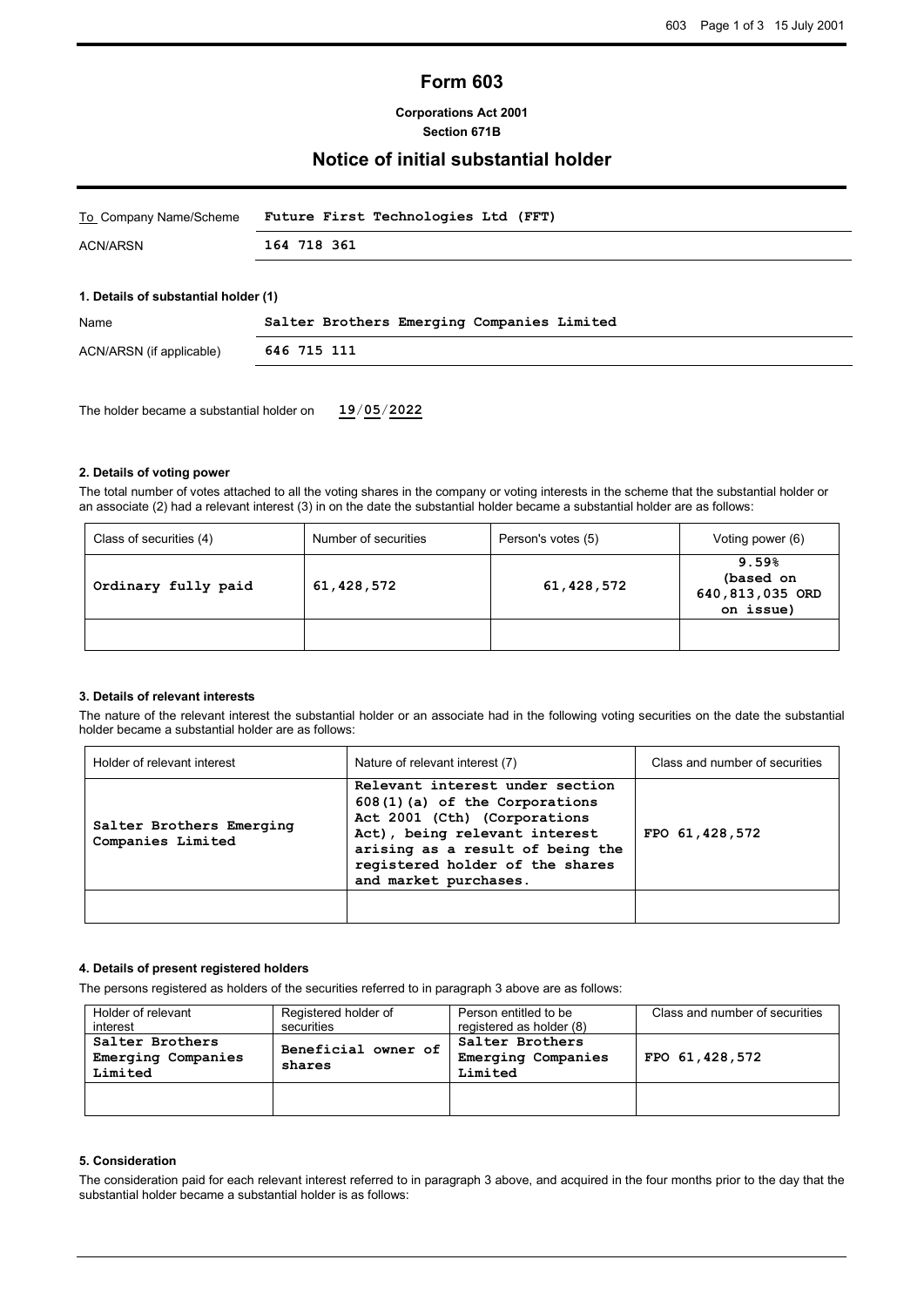| Holder of relevant<br>interest                                        | Date of acquisition | Consideration (9) |          | Class and number of securities |
|-----------------------------------------------------------------------|---------------------|-------------------|----------|--------------------------------|
|                                                                       |                     | Cash              | Non-cash |                                |
| Salter Brothers<br>Emerging Companies<br>Limited (ACN 646 715<br>111) | 19/05/2022          | Market<br>price   |          | 61, 428, 572                   |
|                                                                       |                     |                   |          |                                |

### **6. Associates**

The reasons the persons named in paragraph 3 above are associates of the substantial holder are as follows:

| Name and ACN/ARSN (if applicable)                                  | Nature of association       |  |
|--------------------------------------------------------------------|-----------------------------|--|
| Salter Brothers Emerging<br>Companies Limited (ACN<br>646 715 111) | Beneficial holder of shares |  |
|                                                                    |                             |  |

#### **7. Addresses**

The addresses of persons named in this form are as follows:

| Name                                               | Address                                         |  |
|----------------------------------------------------|-------------------------------------------------|--|
| Salter Brothers Emerging<br>Companies Limited (ACN | Level 9, 477 Collins Street, Melbourne Vic 3000 |  |
| 646 715 111)                                       |                                                 |  |
| Bond Street Custodians                             | GPO Box 4067, Sydney NSW 2001                   |  |
| Limited                                            |                                                 |  |

# **Signature**

| print name | Justin Mouchacca | capacity | <b>Company Secretary</b>             |
|------------|------------------|----------|--------------------------------------|
| sign here  |                  | date     | $\sim$ /05<br>$\frac{1}{2022}$<br>24 |
|            |                  |          |                                      |

### **DIRECTIONS**

- (1) If there are a number of substantial holders with similar or related relevant interests (eg. a corporation and its related corporations, or the manager and trustee of an equity trust), the names could be included in an annexure to the form. If the relevant interests of a group of persons are essentially similar, they may be referred to throughout the form as a specifically named group if the membership of each group, with the names and addresses of members is clearly set out in paragraph 7 of the form.
- (2) See the definition of "associate" in section 9 of the Corporations Act 2001.
- (3) See the definition of "relevant interest" in sections 608 and 671B(7) of the Corporations Act 2001.
- (4) The voting shares of a company constitute one class unless divided into separate classes.
- (5) The total number of votes attached to all the voting shares in the company or voting interests in the scheme (if any) that the person or an associate has a relevant interest in.
- (6) The person's votes divided by the total votes in the body corporate or scheme multiplied by 100.
- (7) Include details of:
	- (a) any relevant agreement or other circumstances by which the relevant interest was acquired. If subsection 671B(4) applies, a copy of any document setting out the terms of any relevant agreement, and a statement by the person giving full and accurate details of any contract, scheme or arrangement, must accompany this form, together with a written statement certifying this contract, scheme or arrangement; and
	- (b) any qualification of the power of a person to exercise, control the exercise of, or influence the exercise of, the voting powers or disposal of the securities to which the relevant interest relates (indicating clearly the particular securities to which the qualification applies).